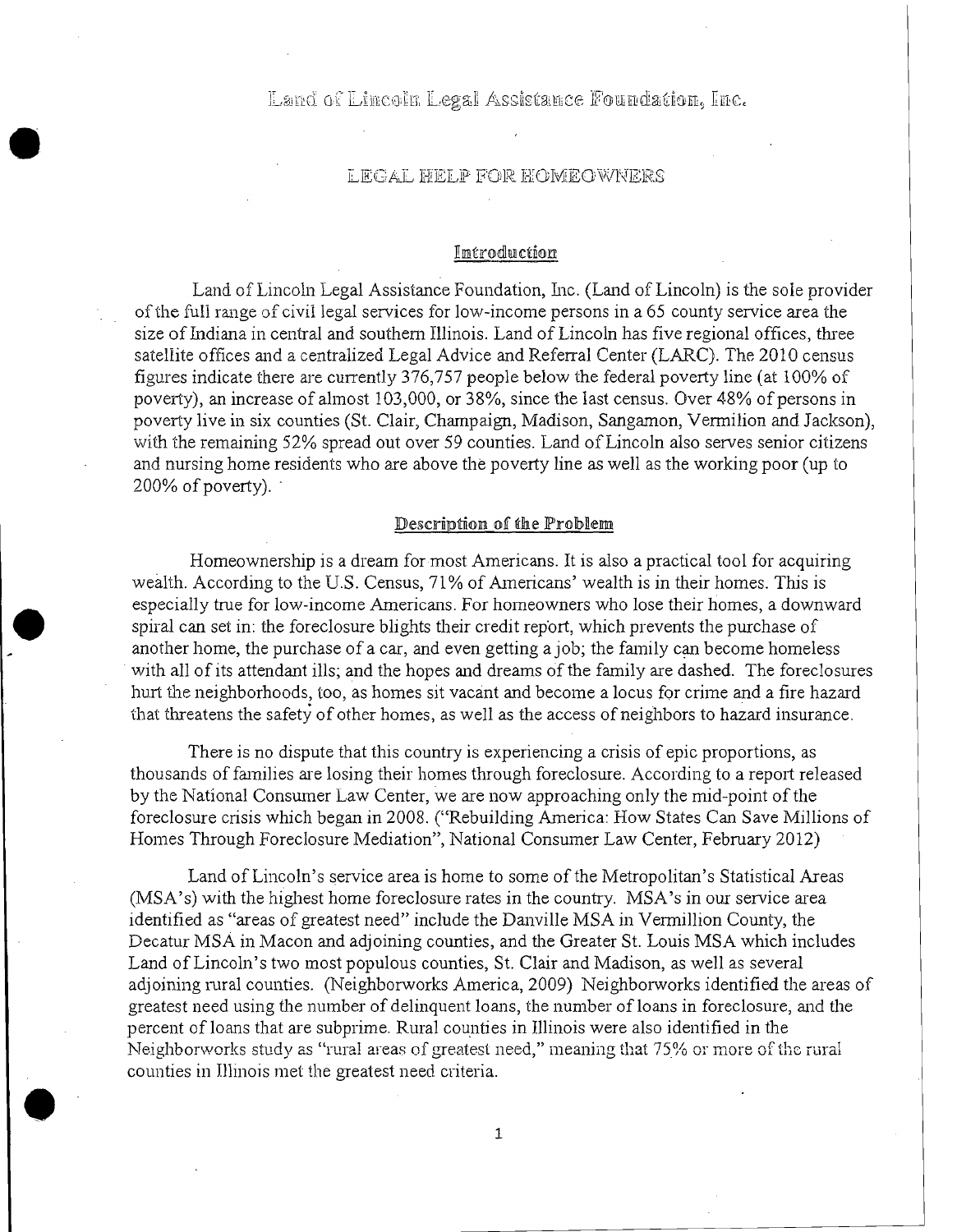Homeowners are at an extreme disadvantage when trying to save their homes on their own. NCLC found that without effective interventions on behalf of homeowners, servicers will deny millions ofmodificarions and foreclose instead. Once the lender has filed foreclosure, it is very difficult for the homeowner to deal with the lender's loss mitigation department to obtain forbearance or loan modification, while at the same time, a large law firm handling thousands of foreclosures is proceeding through the foreclosure process without knowing what the loss mitigation department is doing. Providing legal assistance to homeowners helps level the playing field. The NCLC study also found that court foreclosure mediation programs can increase the number of sustainable loan modifications.

To address this problem, with Attorney General Foreclosure Settlement funds, Land of Lincoln is proposing to implement a comprehensive Legal Help for Homeowners Program to help distressed homeowners save their homes.

### Goals of the Program

The primary goal of Land of Lincoln's program, Legal Help for Homeowners, will be to help distressed homeowners save their homes. When that is not possible, we will work to help them avoid personal deficiencies and to otherwise make a better transition to other housing. We will seek to obtain relief for homeowners from predatory home loans. Another goal of the program will be to promote implementation of foreclosure mediation programs in courts and to improve the foreclosure process for homeowners.

#### What Will Be Done

#### Project Description.

•

•

With Attorney General Foreclosure Settlement funds, Land of Lincoln wiIl be able to significantly expand services to distressed homeowners. We wiIl provide the foIlowing services:

- 1. Outreach to distressed homeowners and other agencies that serve them;
- 2. Centralized and specialized telephone hotline for homeowners in all 65 counties;
- 3. A full range of legal services, from advice to extended representation, to help prevent homeowners from losing their homes, to prevent personal deficiency judgments, and to otherwise help them make better transitions to other housing;
- 4. Collaboration with the private bar to further expand legal services to distressed homeowners; and
- 5. Collaboration with courts to implement sustainable, self-supporting mediation projects and other procedures to improve the process for homeowners

Outreach. It is important that homeowners who are having trouble making their mortgage payments know as soon as possible that legal help is available. Land of Lincoln will conduct comprehensive outreach in our service to inform homeowners about our services. We will utilize websites, public service announcements, contacts with other agencies, and the courts in order to widely publicize how homeowners can access legal help. We will work with IIlinois Legal Aid Online to make sure that homeowners in our 65 county service area who go to the public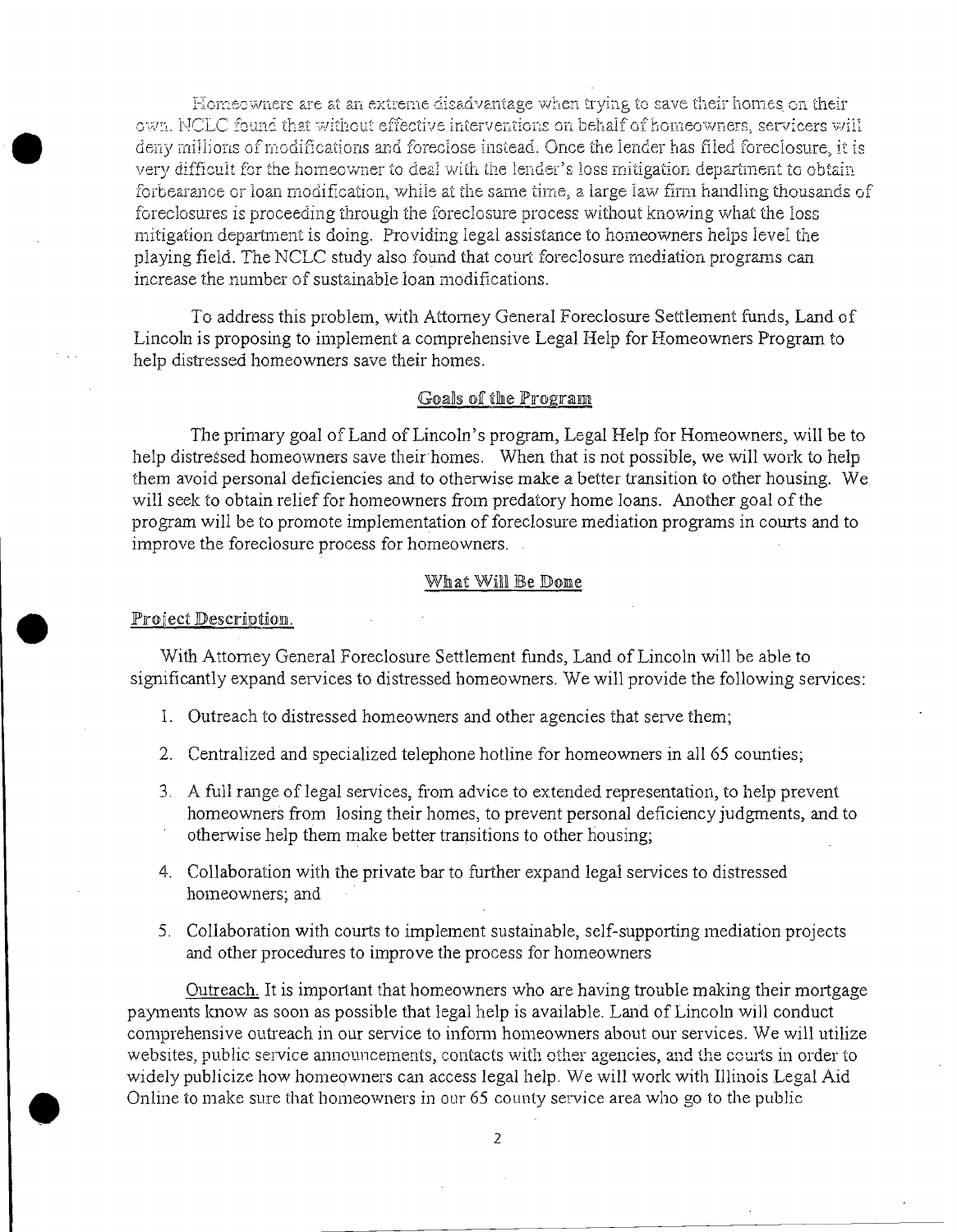website, www.illinoislegalaid.org, about a foreclosure problem, are referred to our specialized homeowner intake hotline, and that good materials are available, in English and Spanish, for homeowners on the website.

We will also work closely with the housing counseling agencies in central and southern Illinois to educate them about the legal services we can provide to their clients and to increase referrals from those agencies.

Centralized, specialized hotline. Land of Lincoln currently handles most calls from applicants for services using a centralized telephone intake, advice and referral unit called the Legal Advice and Referral Center (LARC). Because of the high volume of calls to LARC, callers can sometimes have to wait in queue or get a message that all attorneys are busy. To ensure that homeowners will be able to promptly reach us about their problem, we will implement a separate toll free number staffed by intake workers who will specialize in handling calls from homeowners. We will widely publicize this number in our outreach efforts and written materials.

The homeownership intake workers will make an initial determination of whether the caller is eligible for the Program, and if so, will set up a follow-up telephone appointment with the appropriate regional office attorney based on the county of residence. If the caller does not qualify, the intake worker will make appropriate referrals to other social service agencies, housing counseling agencies and the private bar.

Legal Representation. Land of Lincoln will provide a full range of legal services to distressed homeowners. We will expand our current foreclosure prevention work to include bankruptcies. In addition to project attorneys handling foreclosure related issues, other Land of Lincoln attorneys can also address access to benefits and cash assistance, divorce and child support, debt elimination and other assistance, any or all of which can help make lasting homeownership affordable.

Our attorneys will do a thorough review of the homeowner's situation – where they are in the foreclosure process and their full financial picture. For all clients in default (or in danger of becoming in default) on their mortgages, we will provide detailed budget counseling and a review of their eligibility for forbearance agreements and for any of the federal mortgage modification programs (whether they are already in foreclosure or not).

We will provide legal advice about the foreclosure process itself, what options the homeowners have (modification, deed in lieu, etc.), and the consequences of their choices. Legal representation prior to foreclosure will seek to prevent foreclosure altogether, remedy servicer abuses, and address fraudulent or predatory origination practices (if not time-barred). These can be complex legal challenges, but ones that often promise dramatic relief and the prospect of continued homeownership.

In other circumstances, our representation will focus on obtaining an affordable loan modification. For clients who may be able to modify their loans to make them more affordable, we will contact lenders and assist with the modification process, which can be confusing and lengthy.

 $\mathcal{L}_{\text{max}}$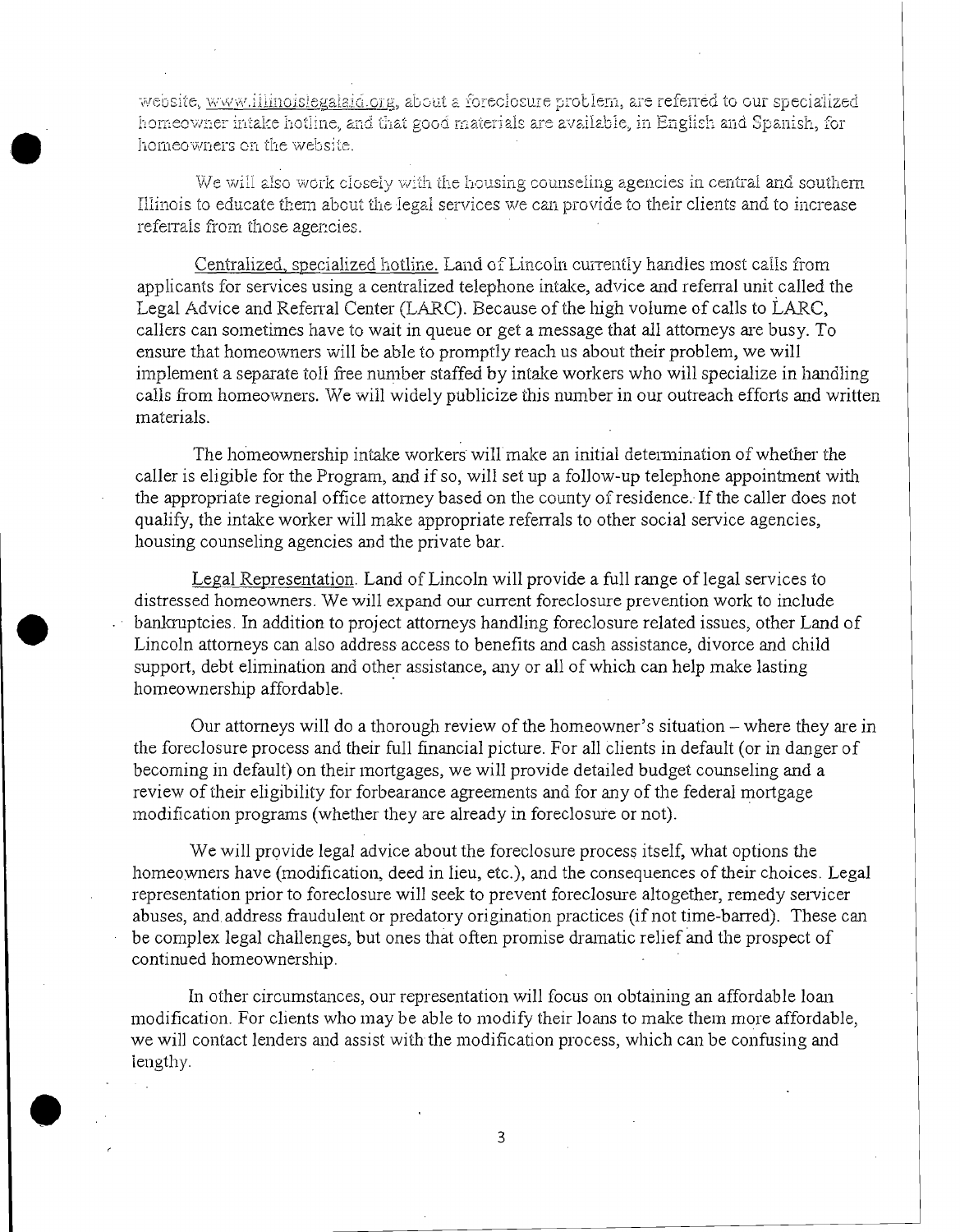If a foreclosure is filed, we will assist the client to make sure a foreclosure judgment is not taken while the modification process is pending. If there is an indication of fraud or other problems with the loan transaction, we will take further legal action, including affirmative defenses in foreclosure cases. Our attorneys will also represent homeowners in mediation in the counties where programs exist.

In some cases, bankruptcy can protect the homeowner's home from foreclosure. Bankruptcy can stay foreclosure, eliminate unsecured debt and junior hens, and free up more income to save the home. Attorney General Foreclosure Settlement funds will enable us to add an experienced bankruptcy attorney and train several of our experienced homeownership attorneys to handle bankruptcies (Chapter 7 and 13).

Sometimes, we will not be able to save homes from foreclosure. The necessary payments may be too large for the family to practically be able to afford. There may have been a loss of employment, or even a death in the family, such that there is no hope of ever recovering sufficiently to afford the home. If there is no way for the homeowners to keep their homes, we will analyze whether other relief might benefit them. For example, we may be able to help them avoid a deficiency through a deed in lieu of foreclosure, short sale, or bankruptcy. This can be important as some lenders are now selling deficiency judgments as debts to debt buyers, which will affect the client's credit in the future. We may also be able to help them obtain additional time or money to move, thus promoting family safety and stability. They may also need counseling to avoid, or litigation to extricate themselves from, foreclosure rescue scams.

In other homeownership cases, there are often problems with contracts for deed or title or tax issues. We will also enforce buyers' rights in contract for deed cases, including defense of eviction or foreclosure, and assist homeowners' to unravel their tax, title or other related problems to enable them to keep their homes. We will also assist tenants in foreclosed multi-family buildings.

•

•

Collaboration with the courts. When a court mediation program is well structured, and the homeowners receive necessary legal and counseling support, there can be much better outcomes for homeowners, including increased numbers of workouts and loan modifications. In addition, as NCLC noted, the costs of foreclosures for homeowners, investors, and communities can be staggering. By contrast, mediation programs can function at no cost to state and local governments, by using small surcharges added to court filing or recording fees to cover the programs' operating costs.

The NCLC Report recommended that courts that do not have a foreclosure mediation program should adopt one quickly. The federal loan modification program, HAMP, will expire at the end of 2013. During the next two years, NCLC noted that mediation programs can require servicers to document their compliance with HAMP rules, thus increasing the number of permanent loan modifications. In addition, the U.S. Federal Housing Finance Agency has issued new guidelines encouraging servicers to speed up foreclosures of Fannie Mae and Freddie Mac mortgages. According to NCLC, the guidelines will make it more difficult to stop foreclosure proceedings to review for loss mitigation options once the foreclosure has been filed. Mediation programs will be the only effective alternative to the servicer's dual track of considering loss mitigation while forging ahead to a foreclosure sale.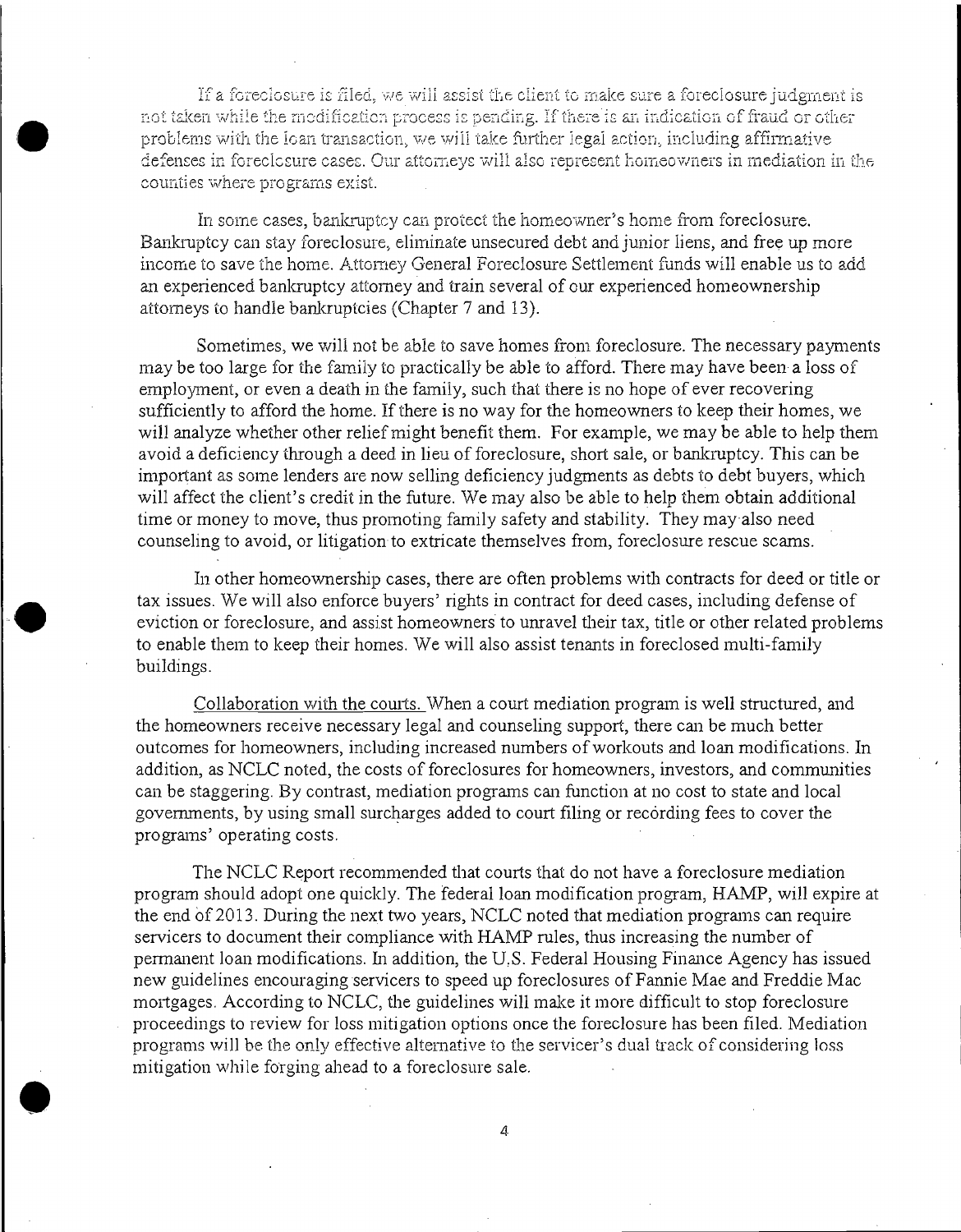Land of Lincoln has experience working with the Third Judicial Circuit in Madison and **Examplement a mediation program.** Our program was extensively involved with the local committee created by the Chief Judge to develop the program, and we hosted an Americorps VISTA attorney who provided support to the cou the local committee created by the Chief Judge to develop the program, and we hosted an Americorps \IISTA attorney who provided support to the court for project start-up. Other Chief Judges have also expressed interest in starting mediation programs in central and southern Illinois.

> We will collaborate with interested courts, counseling agencies, private attorneys, law schools, and other agencies to help establish high-quality mediation programs in more populous counties where they do not currently exist. Implementation of sustainable court mediation programs presents an opportunity for systemic change that will benefit distressed homeowners for years after the Attorney General Foreclosure funds have been spent.

> Where mediation programs are not feasible, Land of Lincoln will work with the courts and clerk's offices to provide information to persons served with foreclosure papers about legal and housing counseling services and about options possibly available to them.

> Program Eligibility. To be eligible for the Legal Help for Homeowners Program, a client's household income can be up to 80% of Area Media Income (AMI) (about \$5,000 per month for a family of four). This is considerably higher than Land of Lincoln's usual guidelines, which range from 125% of poverty to 200% for some clients with special expenses. This will enable us to represent many more homeowners than we presently are able to do, including more homeowners who have a realistic possibility of retaining their homes. So that income guidelines are consistent statewide, Land of Lincoln will use the AMI figures for the Chicago MSA. The client must be living in the home or if it is a duplex or multi-family, then in one of the units. In exceptional circumstances, the Executive Director may authorize representation of clients not otherwise eligible.

•

•

Staffing. The Program will be staffed by a combination of experienced and new attorneys, with a total of 10.1 FTE attorneys, 2 intake workers, and 4.75 FTE support staff positions. The new Legal Help for Homeowners hotline will be located in the LARC office and will be staffed by the two new intake workers who will be supervised by the Managing Attorney ofLARC.

We will hire an experienced bankruptcy attorney (.6 FTE) who will work out of the Administrative office in East St. Louis. This attorney will have a full time support staff person to assist with bankruptcy filings. The bankruptcy attorney will be responsible for the supervision of regional office attorneys handling bankruptcies and will also handle his or her own case load of bankruptcies. During training of new or current attorneys, the attorney may also co-counsel bankruptcies.

Our current Homeownership Task Force coordinator, Clarissa Gaff, will provide programwide supervision, training and back-up on all homeownership issues on a .4 FTE basis. She will also assist with supervision of the foreclosure intake workers. She has over 6 years of experience and has had extensive training on all aspects of loss mitigation and foreclosure defense and affirmative litigation. She also supervised our three year Neighborworks Foreclosure Mitigation Counseling project.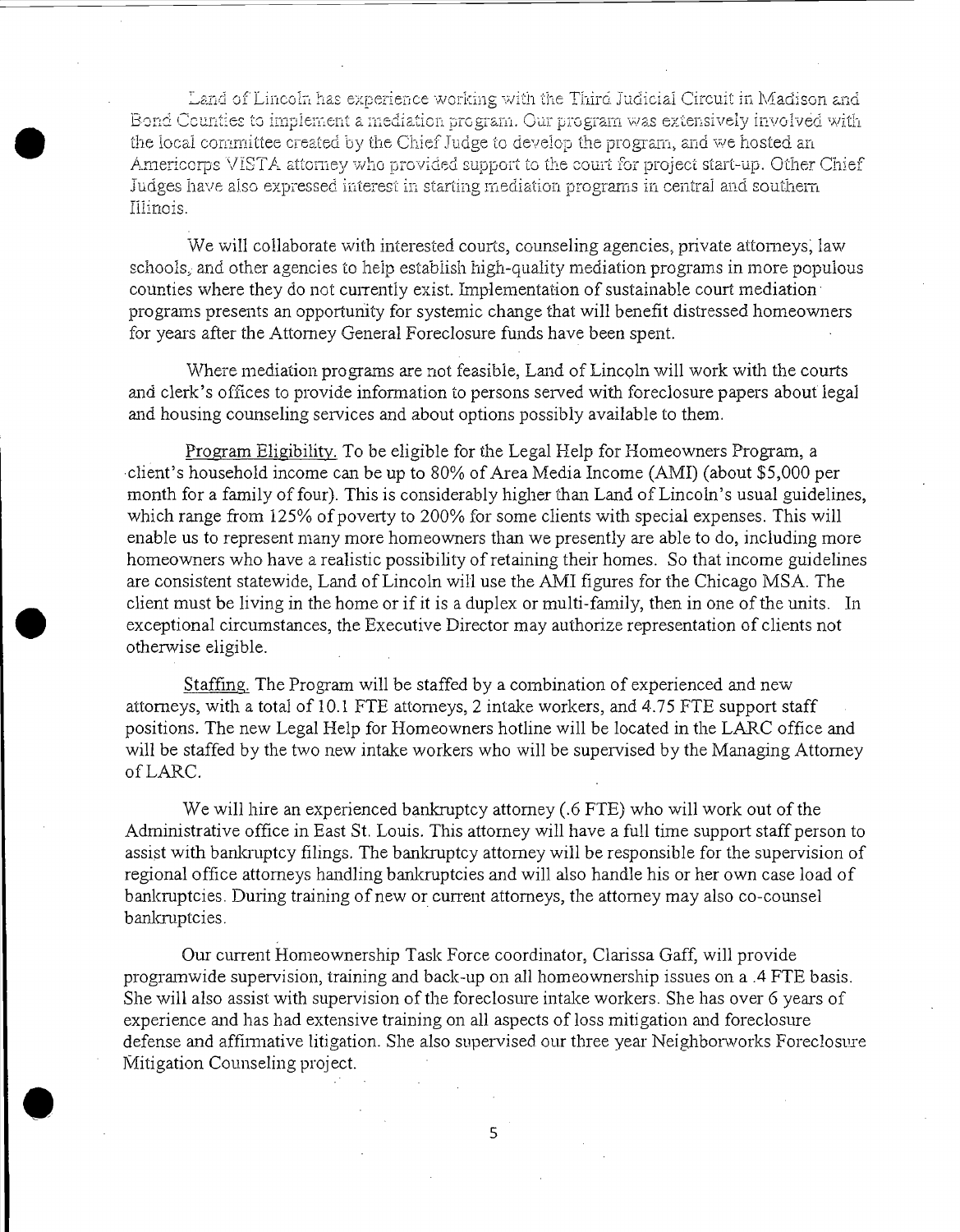Land of Lincoln has a core of very experienced homeownership attorneys. In March 2008, Land of Lincoln began participating in the National Foreclosure Mitigation Counseling Program, expanding our services to include housing counseling for homeowners in danger of losing their homes, whether they were in foreclosure or not. During that three year grant, our attorneys received extensive training on foreclosure, loss mitigation and the many new federal homeowner assistance programs (such as HAMP). Each of our regional offices will have at least one experienced attorney working in this new Program.

Regional office staffing for the Program will be based on the needs of the service area. including the number of low-income persons, the number of foreclosure filings, and the need for collaboration with the courts to implement mediation programs. Our two offices in the St. Louis metropolitan area, the Western Regional Office (Alton) and the Central Regional office (East St. Louis), serve the counties with the highest number of foreclosure. In addition, Madison County already has a mediation program, and St. Clair County is actively planning to implement one in the next several months. Each of those offices will have two FTE attorneys handling homeownership cases.

Other counties with high rates of foreclosure are Sangamon, Macon, Vermilion, and Champaign. Those counties are served respectively by our Northern Regional office (Springfield) and our Eastern Regional office (Champaign). Each of these offices will have 1.5 to 1.6 FTE attorneys handling homeownership cases. Our Southern Regional office in Carbondale has the lowest rate of foreclosures in its service area, but because it is predominately rural, extensive travel is required. It will have 1.5 FTE attorney.

Project oversight will be provided by the Deputy Director for Programs and Advocacy (on a .2 FTE basis). Day to day supervision of all regional office attorneys and support staff will be provided by each office Managing Attorney (on a .2 FTE basis). The Development Associate will assist with development of materials, outreach, and publicity, including press releases, as well as updating of Land of Lincoln's website (.15 FTE).

Private Bar Involvement. Private attorneys are an integral part of Land of Lincoln's delivery system. We anticipate that private attorneys will be involved in the Legal Help for Homeowners Program in a variety of ways. We will continue to recruit pro bono participants, and will ask them to consider referrals of clients in foreclosures, or in bankruptcies filed to save the home. Private attorneys participated in the committee to form a foreclosure mediation program in one of our judicial circuits and are active in the committee to establish mediation in another circuit.

Judicare attorneys provide much of our extended legal representation to residents of several counties which have courthouses more than a two hour drive from any of our regional offices. These attorneys perform high quality work for our clients for \$67.50/hour and also regularly accept pro bono cases. We propose that a total of \$70,000 over the three year period be utilized for their legal work on foreclosures and bankruptcies aimed at preserving homeownership or avoiding mortgage deficiencies. Land of Lincoln will recruit the attomeys, provide training, and co-counsel cases such as when our specialized knowledge of federal loan modification programs is needed.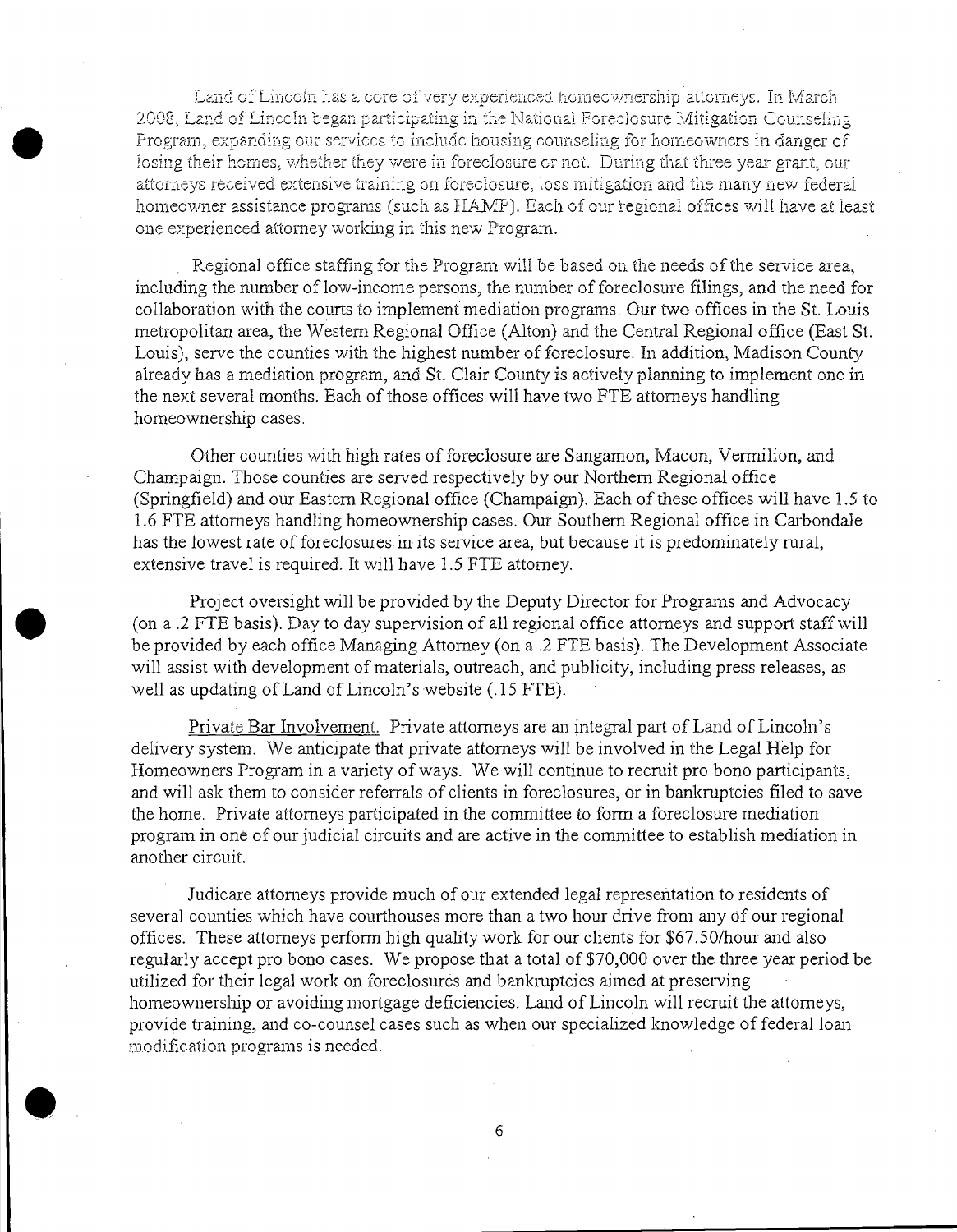Training. Extensive specialized training will be provided to program staff as outlined in the proposed Training Grant submitted **by LPl.F'. In** addition, Land cfLinco!n will prcvide litigation and ethics training to atterneys, will train attenueys and paralegals from other practice areas in basics of homeownership law so that they can spot issues and refer clients in need of specialized horneownership services, and will provide other local training as needed.

•

•

•

Evaluation, Outcomes and Reporting. We will evaluate this project on an ongoing basis. Using our case management system, we are able to track extensive information about our cases and outcomes, We will look at the overall number of clients served, by type of legal problem and level of service provided. For clients who receive services beyond advice, we track the specific outcome or outcomes based on the individual's legal problem, such as if a client was able to avoid foreclosure through loan modification, a forbearance agreement, or a short sale; whether we were able to resolve the client's tax or title problem; or whether the contract for deed buyer's rights were enforced. The three LSC-funded programs will use a standard list of outcomes which is currently being developed. The Executive Directors of the three LSC programs will confer at least quarterly by conference call to review the progress of implementation of the Program.

The programs will submit a quarterly report to the Attomey General using the attached proposed report forms. Quarterly reports will be submitted thirty days after the end of each quarter (October 30, January 30, April 30, and July 30).

Budget and Project Wrap-up Issues. We have attached budgets for the initial three years of this project. There will undoubtedly be spending variances during each year and may well be carryover funds at the end of a year. For example, intermittent staff vacancies could result in underutilization of the Personnel Costs category, We request authorization to shift funds between budget categories as needed, up to 10% of any underutilized category, and to carryover unused funds from one year to the next. We will request permission from the Attorney General, or designee, to shift more than 10% of funds in any category to a different category.

At the end of the grant period, there will undoubtedly be many pending cases and may be some unspent funds. Many pending clients will have income over the LSC income guidelines. Because we cannot use LSC funds to support work on those cases, we will need to use any remaining Attorney General Foreclosure Settlement funds to complete work on those cases. We are requesting authorization for any unspent funds at the end of the final grant year to be used to complete work on pending cases.

We are further requesting a grant of \$500,000 for a close-out period. Lacking such a grant, we will need to discontinue intake at a much earlier time in the final grant year. The \$500,000 will be utilized exclusively for the expenses of a reduced project staff to complete work on pending cases.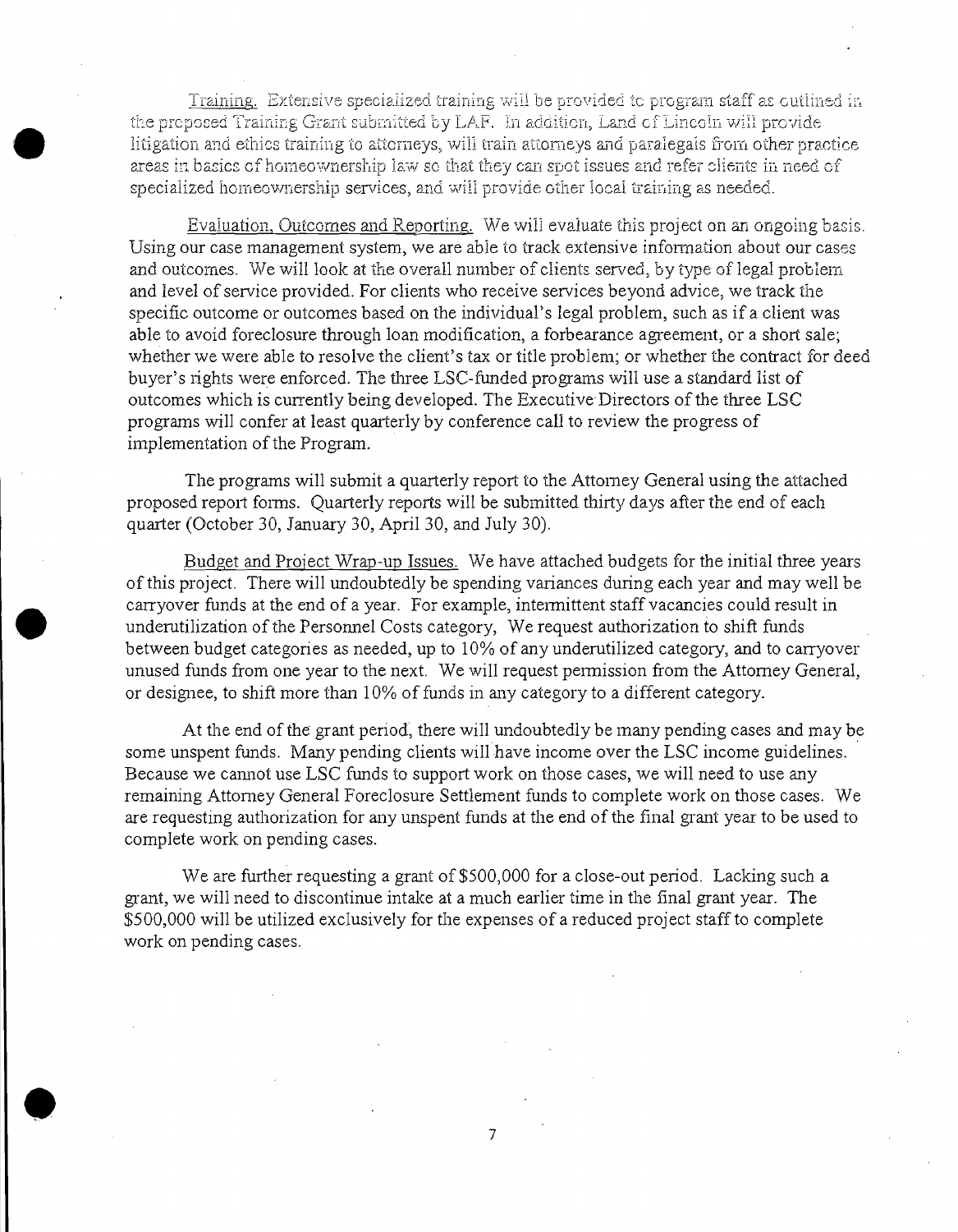EXPENDITURES AND FINANCIAL STATUS REPORT LEGAL HELP FOR HOMEOWNERS QUARTER

|                     | $-$                    |                                             |           |
|---------------------|------------------------|---------------------------------------------|-----------|
| Name and Address:   |                        | Grant Number:                               |           |
|                     | Type of Report:        | Project Period (month, day, year):          |           |
|                     | Progress<br>$^{\circ}$ | 7/1/2011                                    | 6/30/2012 |
|                     |                        | From                                        | To        |
|                     | Final<br>О             | Quarterly Report Period (month, day, year): |           |
|                     |                        | 7/1/2011                                    | 9/30/2011 |
|                     |                        | From                                        | To        |
| <b>Award Status</b> |                        |                                             |           |
|                     |                        |                                             |           |
| Award               |                        | $\cdot$                                     |           |
| Cash Received       |                        |                                             |           |
|                     |                        |                                             |           |
| Balance<br>0.00     |                        |                                             |           |
|                     |                        |                                             |           |

| <b>Budget</b>                        | Approved | <b>Expenditures</b> | <b>Expenditures</b> | <b>Unexpended Funds</b> |                    |
|--------------------------------------|----------|---------------------|---------------------|-------------------------|--------------------|
| Category                             | Budget   | Beginning of Qtr.   | this Quarter        | To Date                 |                    |
|                                      | Grant    | Grant               | Grant               | Grant                   |                    |
| Personnel                            |          | 0.00                |                     | 0.00                    |                    |
| Equipment / Maint.                   |          | 0.00                |                     | 0.00                    |                    |
| Equipment                            |          | 0.00                |                     | 0.00                    |                    |
| Travel & Training                    |          | 0.00                |                     | 0.00                    |                    |
| Supplies /<br>Operating Exp.         |          | 0.00                |                     | 0.00                    |                    |
| Contractor /<br><b>Consultants</b>   |          | 0.00                |                     | 0.00                    | $\alpha$ , $\beta$ |
| <b>Facilities /</b><br>Equip. Rental |          | 0.00                |                     | 0.00                    |                    |
| Other                                |          | 0.00                |                     | 0.00                    |                    |
| <b>TOTAL</b>                         | 0.00     | 0.00                | 0.00                | 0.00                    | 收入                 |

**Balance of Foreclosure Funds** 

| Cash Balance Beginning of Quarter  | 0.00 |  |
|------------------------------------|------|--|
| Receipts During Quarter            | 0.00 |  |
| <b>Expenditures During Quarter</b> | 0.00 |  |
| Cash Balance End of Quarter        | 0.00 |  |

CERTIFICATION: I certify that to the best of my knowledge that this report is correct and that<br>all expenditures and unpaid obligations are for the purposes set forth in the grant agreement.

| This form must be submitted with the Narrative Quarterly |  |  |  |
|----------------------------------------------------------|--|--|--|
| Report. Both forms must be received or postmarked by     |  |  |  |
| the 15th of the month following the end of the Quarter.  |  |  |  |
| Quarter Ending:                                          |  |  |  |

| $\Box$ Sept. 30       | March 31 $\Box$ |
|-----------------------|-----------------|
| $\vert \vert$ Dec. 31 | June 30 $\Box$  |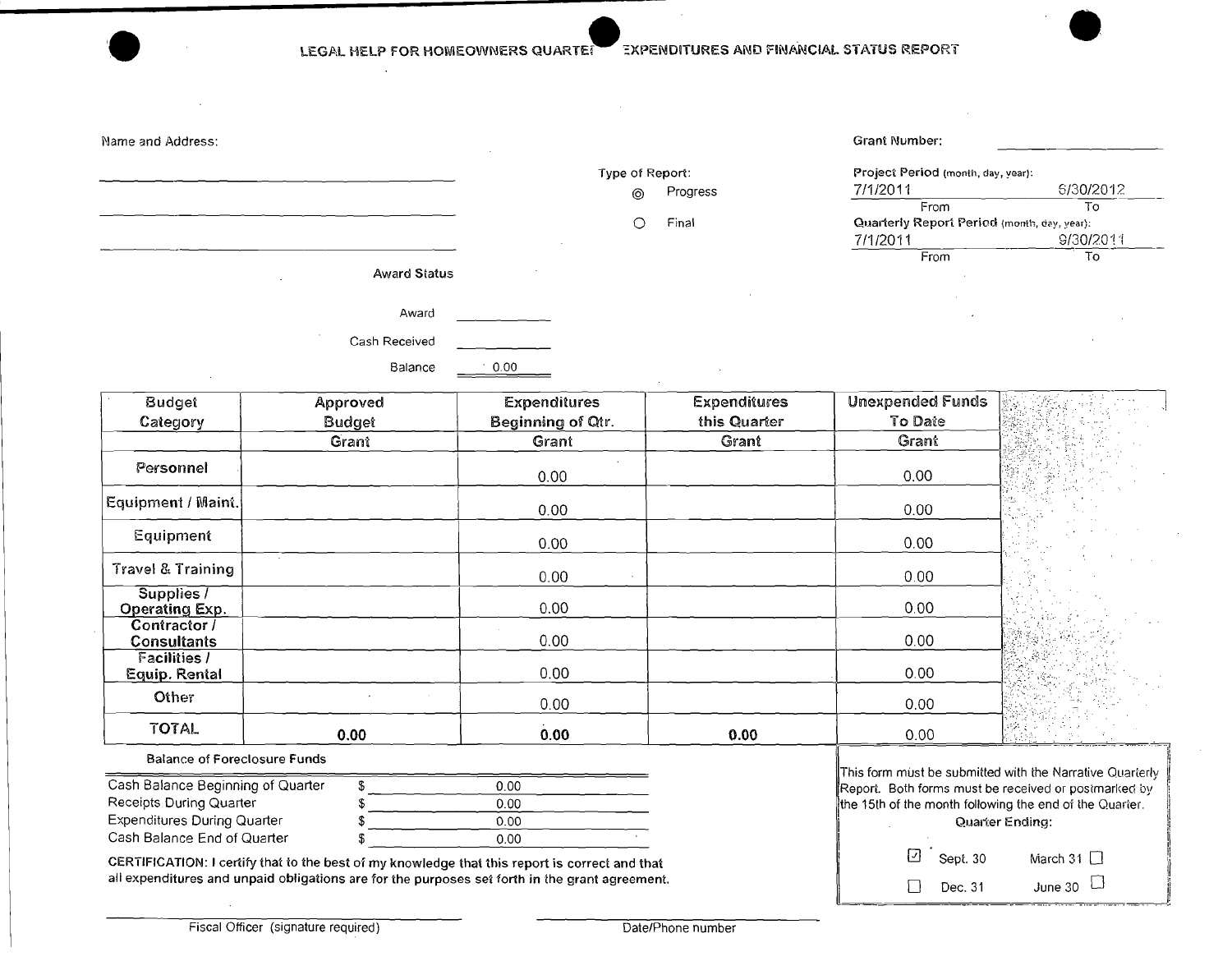# Land of Lincoln Legal Assistance Foundation, Inc.

Legal Help for Homeowners Program

Proposed Expenditures

July 1, 2012 - June 30, 2015

|                                                | Year 1  | Year 2  | Year 3  | Total     |
|------------------------------------------------|---------|---------|---------|-----------|
| I. Personnel Costs                             |         |         |         |           |
| Attorney Salaries                              | 634,067 | 695,791 | 720,531 | 2,050,389 |
| Intake Worker Salaries                         | 56,900  | 58,700  | 60,500  | 176,100   |
| <b>Support Staff Salaries</b>                  | 128,165 | 132,440 | 138,063 | 398,668   |
| <b>Total Personnel Costs</b>                   | 819,132 | 886,931 | 919,094 | 2,625,157 |
| II. Personnel Benefits                         |         |         |         |           |
| <b>Attorney Benefits</b>                       | 178,261 | 200,451 | 224,981 | 603,693   |
| Intake Worker Benefits                         | 20,150  | 21,842  | 23,684  | 65,676    |
| <b>Support Benefits</b>                        | 48,751  | 52,771  | 57,145  | 158,667   |
| <b>Total Personnel Benefits</b>                | 247,162 | 275,064 | 305,810 | 828,036   |
| III. Equipment                                 |         |         |         |           |
| <b>Computer Workstations &amp; Licenses</b>    | 18,775  |         |         | 18,775    |
| Telephone Equipment & Programming              | 25,000  |         |         | 25,000    |
| Bankruptcy Software & Licenses                 | 7,470   | 4,620   | 4,620   | 16,710    |
| <b>Total Equipment</b>                         | 51,245  | 4,620   | 4,620   | 60,485    |
| IV. Travel & Training                          |         |         |         |           |
| Local Travel                                   | 24,360  | 24,360  | 24,360  | 73,080    |
| Training                                       | 15,000  | 10,000  | 5,000   | 30,000    |
| <b>Total Travel</b>                            | 39,360  | 34,360  | 29,360  | 103,080   |
| V. Supplies & Operating Expenses               |         |         |         |           |
| Consumables (Supplies & Postage)               | 15,000  | 15,000  | 15,000  | 45,000    |
| Insurance & Attorney Registration              | 5,075   | 5,075   | 5,075   | 15,225    |
| Telephone                                      | 7,500   | 7,500   | 7,500   | 22,500    |
| Printing & Design for Outreach                 | 25,000  | 5,000   | 5,000   | 35,000    |
| Library                                        | 8,600   | 8,600   | 8,600   | 25,800    |
| Litigation                                     | 15,000  | 15,000  | 15,000  | 45,000    |
| <b>Total Supplies &amp; Operating Expenses</b> | 76,175  | 56,175  | 56,175  | 188,525   |
| VI. Contractors & Consultants                  |         |         |         |           |
| IT & Case Management Support                   | 17,780  | 17,780  | 17,780  | 53,340    |
| Judicare Attorneys                             | 30,000  | 20,000  | 20,000  | 70,000    |
| <b>Total Contractors &amp; Consultants</b>     | 47,780  | 37,780  | 37,780  | 123,340   |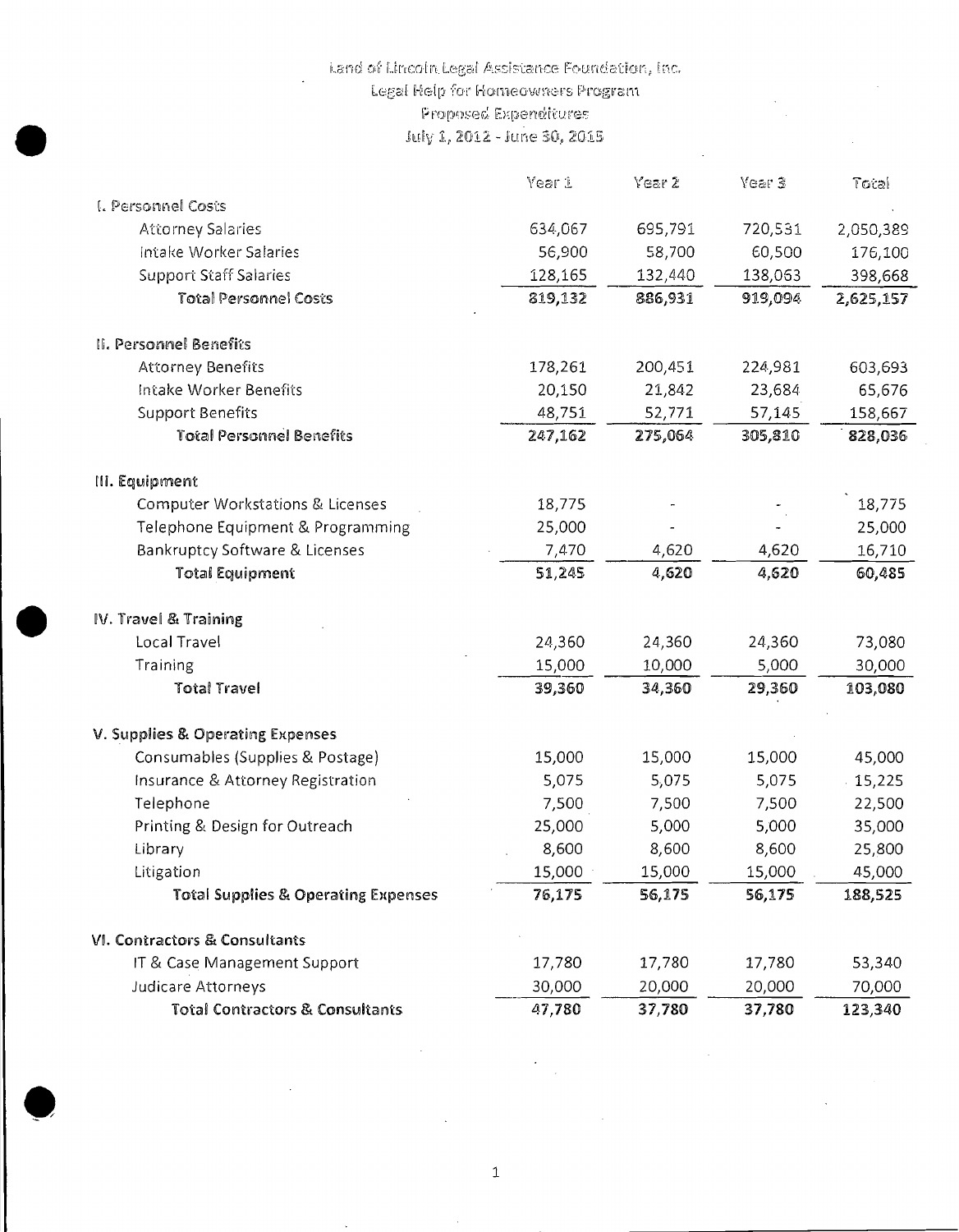| VII. Facilities & Equipment Rental  |           |           |           |           |
|-------------------------------------|-----------|-----------|-----------|-----------|
| <b>Space Cost</b>                   | 66,834    | 68,184    | 68,184    | 203,202   |
| Equipment Rental & Maintenance      | 3,000     | 3,000     | 3,000     | 9,000     |
| Total Facilities & Equipment Rental | 69,834    | 71,184    | 71,184    | 212,202   |
| VIII. Other                         |           |           |           |           |
| Administrative Services             | 150,000   | 150,000   | 150,000   | 450,000   |
| Total Other                         | 150,000   | 150,000   | 150,000   | 450,000   |
| TOTAL COSTS                         | 1,500,688 | 1,516,114 | 1,574,023 | 4,590,825 |
| AMOUNT REQUESTED                    | 1,500,000 | 1,500,000 | 1,500,000 | 4,500,000 |

As noted in the narrative section, Land of Lincoln is requesting an additional \$500,000 to be utilized after the final year of the project to complete work on pending cases.  $\ddot{\phantom{a}}$ 

J,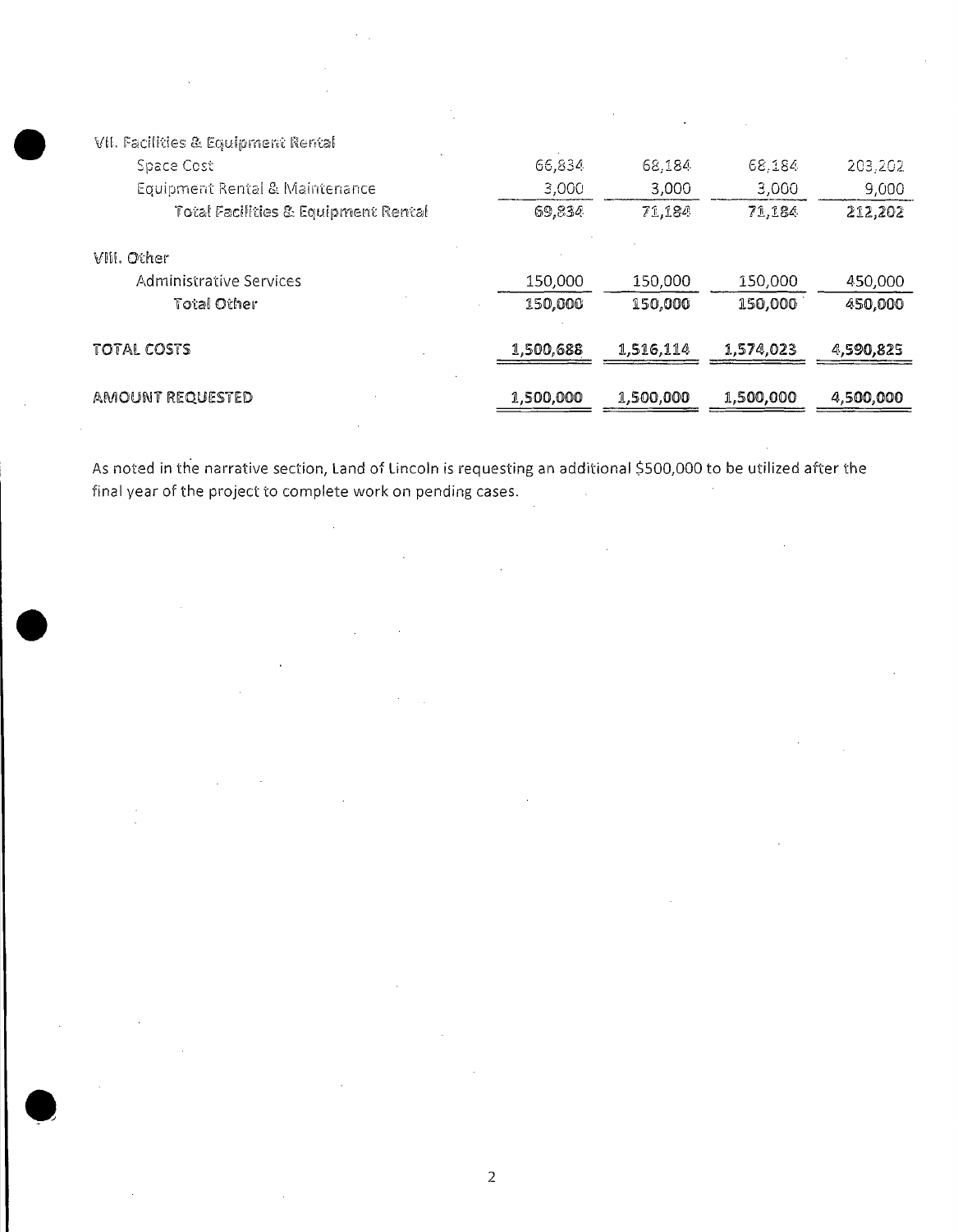# **Illinois Attorney General** Legal Help for Homeowners **Quarterly Report**

Program activity for the reporting period between (please place an "X" below):

| Jan - Mar                                              | Apr - Jun | <b>Jul - Sep</b>              | Oct - Dec |
|--------------------------------------------------------|-----------|-------------------------------|-----------|
| GRANT #:                                               |           |                               |           |
| <b>AGENCT NAME:</b>                                    |           |                               |           |
| <b>CERTIFICATIONS:</b><br>Prepared By:                 |           | Date:<br>$\ddot{\phantom{1}}$ |           |
| Reviewed By:                                           |           | Date:                         |           |
| <b>Contact Person Name:</b><br>Email:<br>Phone Number: |           |                               |           |

### PLEASE COMPLETE THE FOLLOWING SECTIONS REGARDING CLIENTS SERVED

Number of New Households this Quarter

Demographics of Primary Applicant (new clients this quarter)

| Race                   | Female | Male |
|------------------------|--------|------|
| White/Caucasian        |        |      |
| Black/African American |        |      |
| Latino/Hispanic        |        |      |
| Asian/Pacific Islander |        |      |
| Native American        |        |      |
| Other                  |        |      |
| <b>TOTALS</b>          |        |      |

### **Limited English Speaking**

| Spanish |  |
|---------|--|
| 10ther  |  |

### Age of Primary Household Member

| Under 30   |  |
|------------|--|
| $ 31 - 45$ |  |
| 46 - 59    |  |
| 60+        |  |
| TOTALS     |  |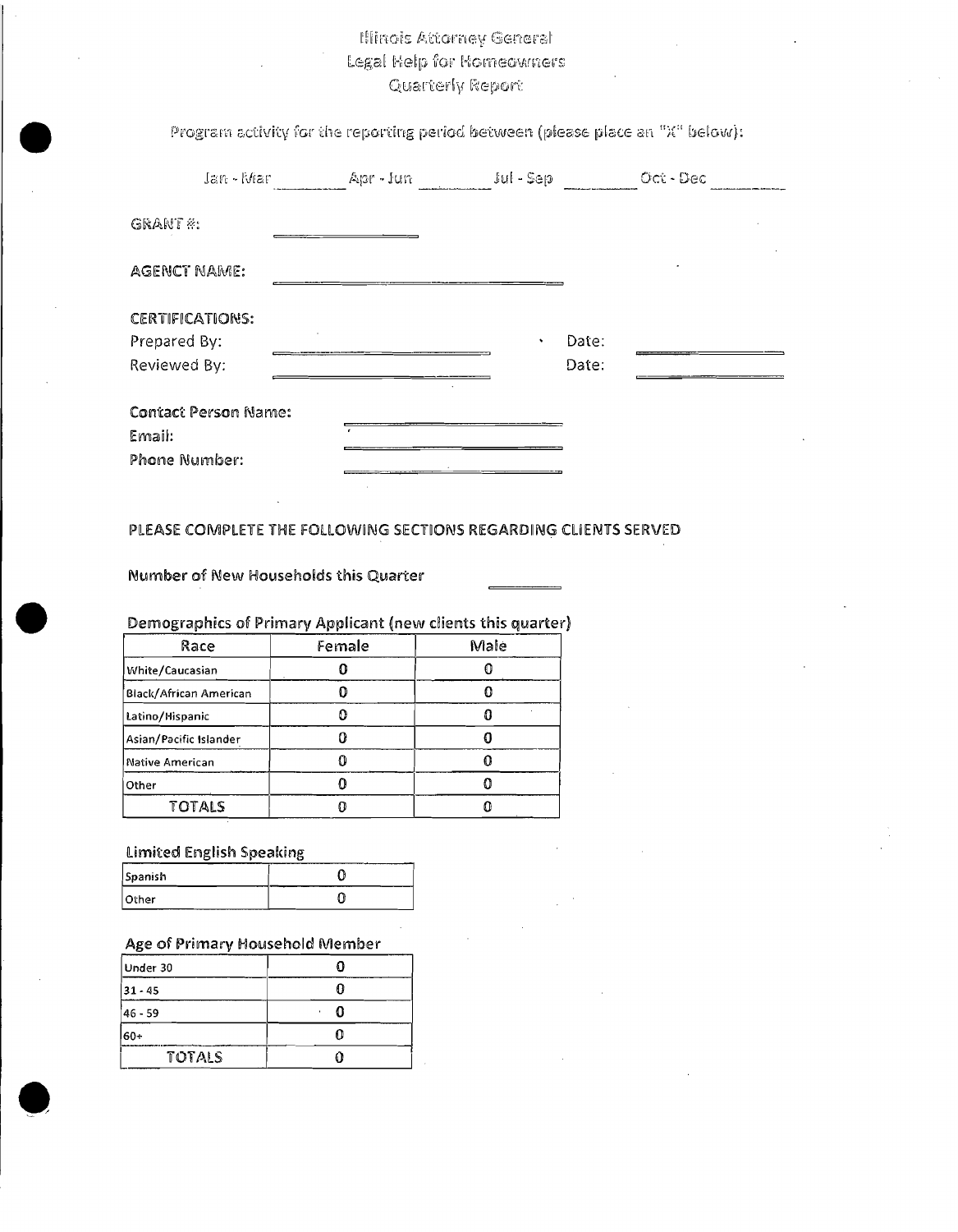Number of Cases Closed this Quarter

| Completed with Legal Advice or Limited Action |  |
|-----------------------------------------------|--|
| Completed with Extended Representation        |  |
| i Client Withdrew                             |  |
| ていてんしく                                        |  |

Number of Cases Pending at End of Quarter

Outcomes of Cases Closed this Quarter (Cases may have more than one outcome.)

| List of Agreed Upon Outcomes<br>×, | Ω              |
|------------------------------------|----------------|
|                                    | 0              |
|                                    | Ω              |
|                                    | 0              |
|                                    | $\mathbf 0$    |
|                                    | $\Omega$<br>ł, |
|                                    | Ω              |
|                                    | 0              |
|                                    | റ              |
|                                    | O              |
|                                    | Ω              |
|                                    | ດ              |
| <b>TOTALS</b>                      | Ω              |

### Accomplishments & Client Stories

Please share several client stories that illustrate the work funded by the Foreclosure Settlement Funds.

Insert stories here.